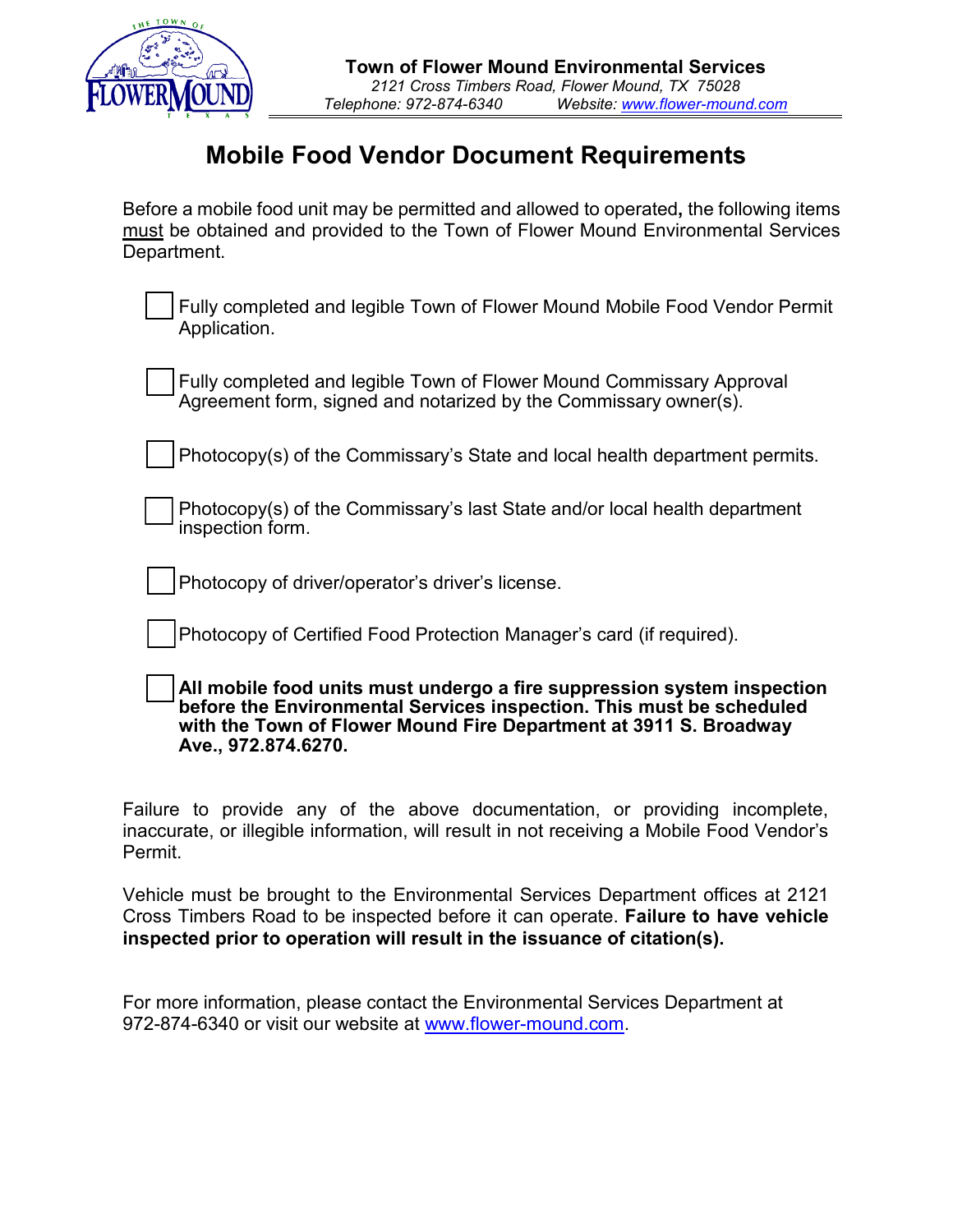

## **Mobile Food Vendor Permit Application**

**Annual Fee (January 1 to December 31) \$300.00**

**A fully completed Application must accompany payment for permit to be issued. Please print legibly or type application information.**

| <b>SITE INFORMATION</b>                    |        |          |        |
|--------------------------------------------|--------|----------|--------|
| Name on Vehicle:                           |        |          |        |
| License $#$ :                              |        | $VIN$ #: |        |
| Manager/ Person in charge:                 |        |          | Phone: |
| Email:                                     |        |          |        |
| Contact Person in Vehicle:                 |        |          | Phone: |
| Mailing Address for permit renewal letter: |        |          |        |
| Address:                                   |        |          |        |
| City:                                      | State: |          | Zip:   |

| <b>OWNERSHIP</b>                                |        |  |  |
|-------------------------------------------------|--------|--|--|
| <b>TEXAS STATE SALES TAX NUMBER (Required):</b> |        |  |  |
| Name of Owner:                                  |        |  |  |
| Address:                                        |        |  |  |
| Phone:                                          | Email: |  |  |

| I understand any permit granted from this application may be revoked for cause. Failure to comply with the Town of<br>Flower Mound rules and regulations, as well as any notices for correction of violations affecting public health and<br>sanitation, and/or any false or misleading information provided on this application, shall be deemed cause for<br>revocation of the Mobile Food Vendor Permit and CLOSURE of the establishment. |            |                   |       |  |  |
|----------------------------------------------------------------------------------------------------------------------------------------------------------------------------------------------------------------------------------------------------------------------------------------------------------------------------------------------------------------------------------------------------------------------------------------------|------------|-------------------|-------|--|--|
| Applicant Name:                                                                                                                                                                                                                                                                                                                                                                                                                              | Signature: | Position / Title: | Date: |  |  |
|                                                                                                                                                                                                                                                                                                                                                                                                                                              |            |                   |       |  |  |

| For Environmental Health Services office use below this line |                      |                       |  |  |
|--------------------------------------------------------------|----------------------|-----------------------|--|--|
| R'cvd by:                                                    | Fee paid: Y/N        | Date:                 |  |  |
| Permit #:                                                    | Permit printed : Y/N | Sticker Assigned: Y/N |  |  |
| Approved by:                                                 |                      | Date:                 |  |  |